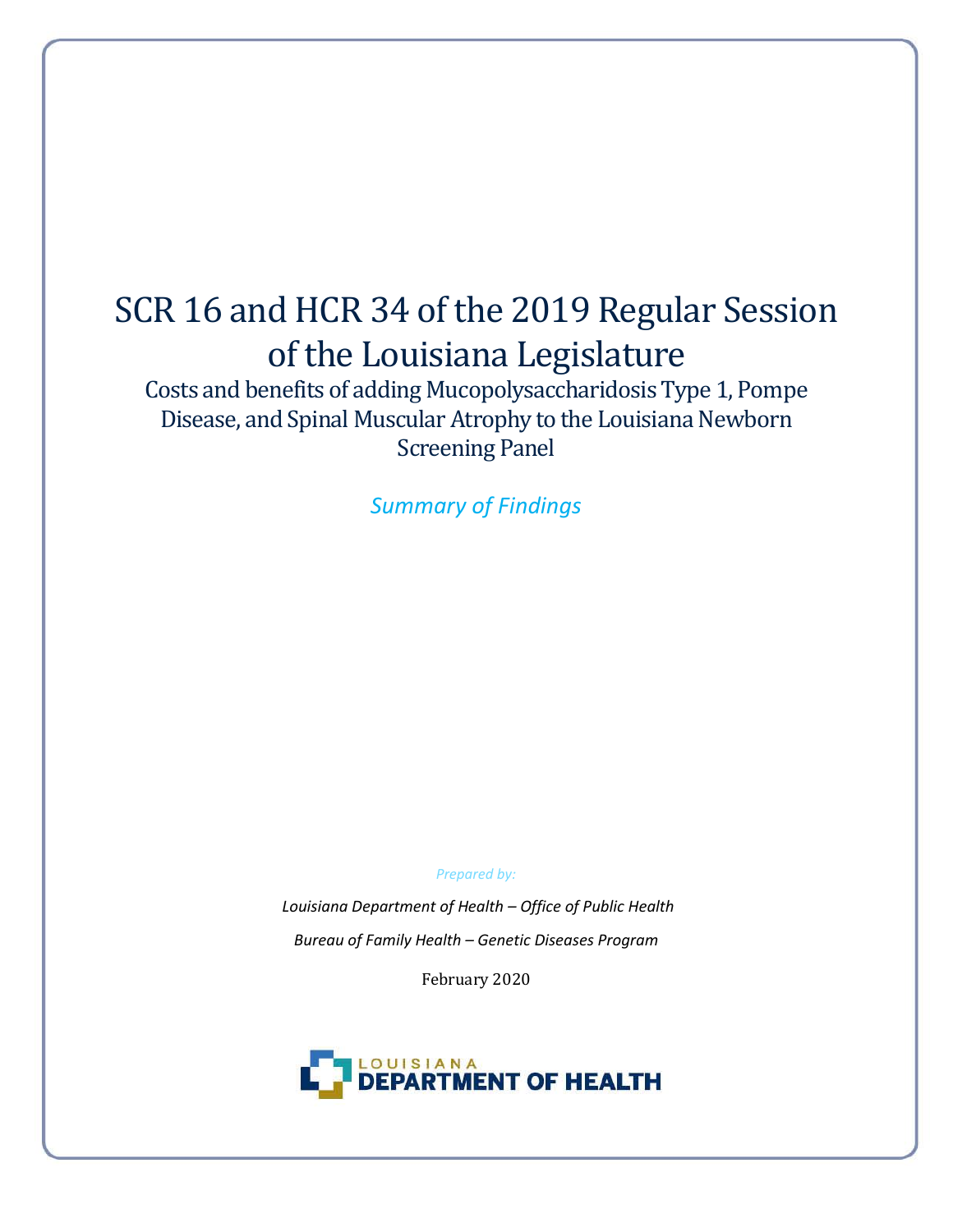# **Table of Contents**

| Potential Inclusion of MPS I, Pompe, and SMA in Louisiana's Newborn Screening Panel 5-7 |  |
|-----------------------------------------------------------------------------------------|--|
|                                                                                         |  |
|                                                                                         |  |
|                                                                                         |  |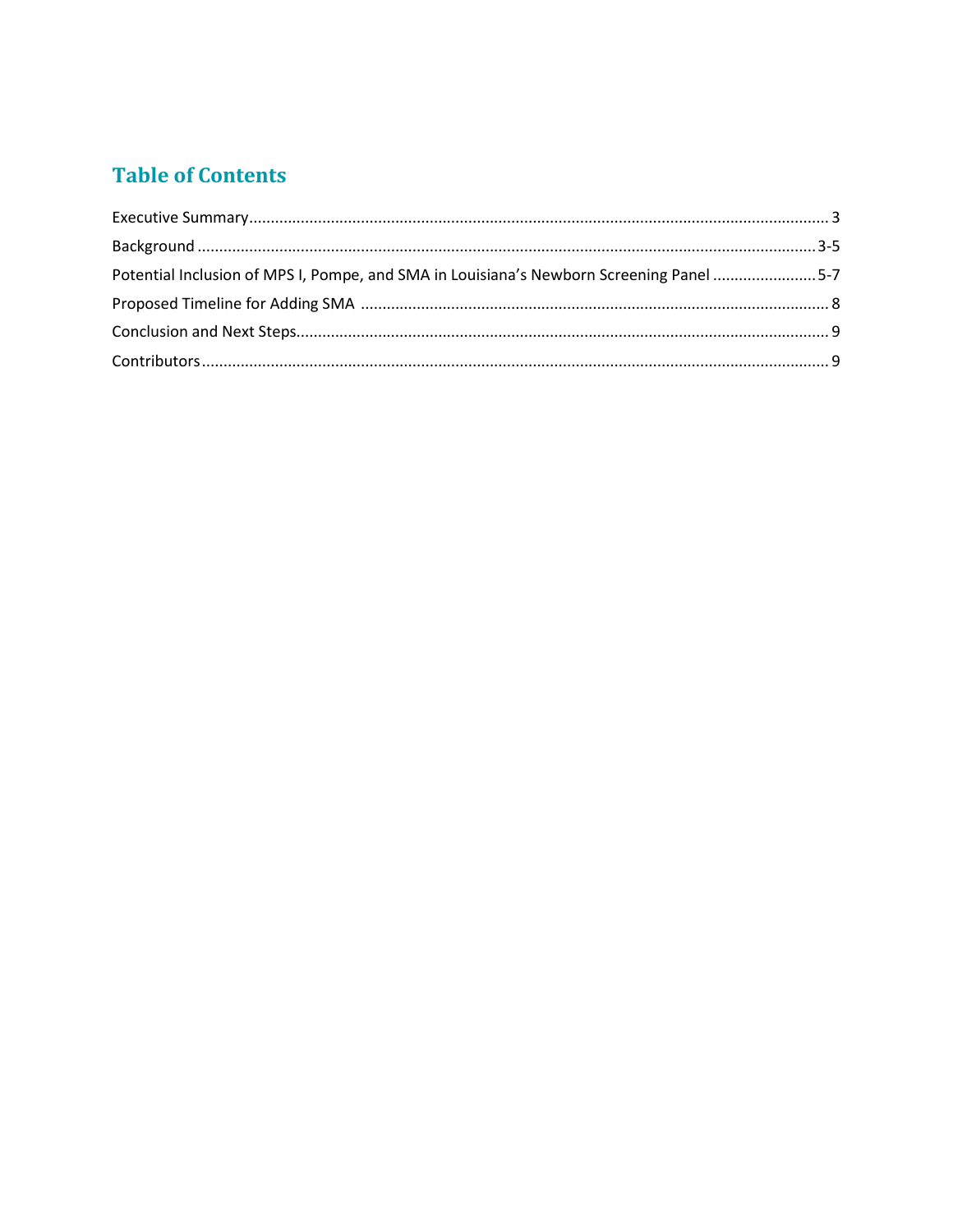### **Executive Summary**

Each year in Louisiana, approximately 63,000 infants are tested for genetic and metabolic conditions. Approximately 1,500 babies require further testing and, of these, about 170 are diagnosed with a disorder. The purpose of screening newborns for inherited and congenital disorders is to detect any conditions that can be harmful or fatal as soon as possible and to provide treatment as expeditiously as possible. During the 2019 Regular Session of the Louisiana legislature, the Louisiana Department of Health (LDH) was charged with studying the potential addition of three conditions to the state's Newborn Screening Panel: Mucopolysaccharidosis Type I (MPS I), Glycogen Storage Disorder Type II (Pompe), and Spinal Muscular Atrophy (SMA). This report summarizes the state's process for assessing the costs, benefits and readiness to incorporate these tests into the state's newborn screening panel. Please note that this study focuses on the costs of testing and follow-up to the point of diagnosis and linkage to treatment. The costs associated with treatment will be projected in conjunction with the Medicaid program as part of the testing implementation process.

### **Background**

[House Concurrent Resolution \(HCR\) 34](https://www.legis.la.gov/legis/BillInfo.aspx?s=19RS&b=HCR34&sbi=y) of the 2019 Regular Session urges and requests the Louisiana Department of Health (LDH) to study the costs and benefits associated with the potential addition of Mucopolysaccharidosis Type I (MPS I) and Glycogen Storage Disorder Type II (Pompe) disease to the state's newborn screening panel. Additional steps are to report findings of the study to the legislative committees on health and welfare, and to add these conditions to the newborn screening panel expeditiously when funding for this purpose is available. Additionally, Senate Concurrent Resolution [\(SCR\) 16](https://www.legis.la.gov/legis/BillInfo.aspx?s=19RS&b=SCR16&sbi=y) of the 2019 Regular Session urges and requests LDH to take such actions as are necessary to add Spinal Muscular Atrophy (SMA) to the newborn screening panel.

The Louisiana Department of Health (LDH) Office of Public Health (OPH) Genetic Diseases Program ("Genetics") is housed within the Bureau of Family Health. The Genetics Program is responsible for Louisiana's newborn heel stick screening and follow-up program in accordance with the pertinent legislation and rules. Services provided by this program include: a) provision of testing and follow-up for genetic disorders mandated on the Louisiana Newborn Screening Panel, b) Genetic and Sickle Cell clinics in regional parish health units and c) special formula for patients with metabolic disorders.

As a part of the newborn heel stick screening program, the Genetics Program oversees **the Louisiana Genetic Diseases Program Advisory Committee (GDPAC)**. Established in 1967 under LAC 48.v.6901, 6303, one charge of this group is to consult with OPH on the promulgation of rules and regulations necessary to conduct the genetic diseases program and set the policy and scope of genetics services in Louisiana, including adding new conditions to the Louisiana Newborn Screening Panel. Members of GDPAC are appointed by the OPH Assistant Secretary and include representation from: a) all medical schools within the state; b) the disciplines of genetics, pediatrics, obstetrics, hematology, endocrinology and pulmonology; c) representation from OPH including, but not be limited to nutrition, laboratory, social work, children's special health services, maternal and child health and the physicians connected with these programs; and d) two consumer representatives. The committee is required to be assembled annually, however the committee voted to begin convening quarterly during the Fall 2019 meeting. The new quarterly meeting schedule was established to ensure timely review and deliberation of tests for potential inclusion in the state's Newborn Screening Panel.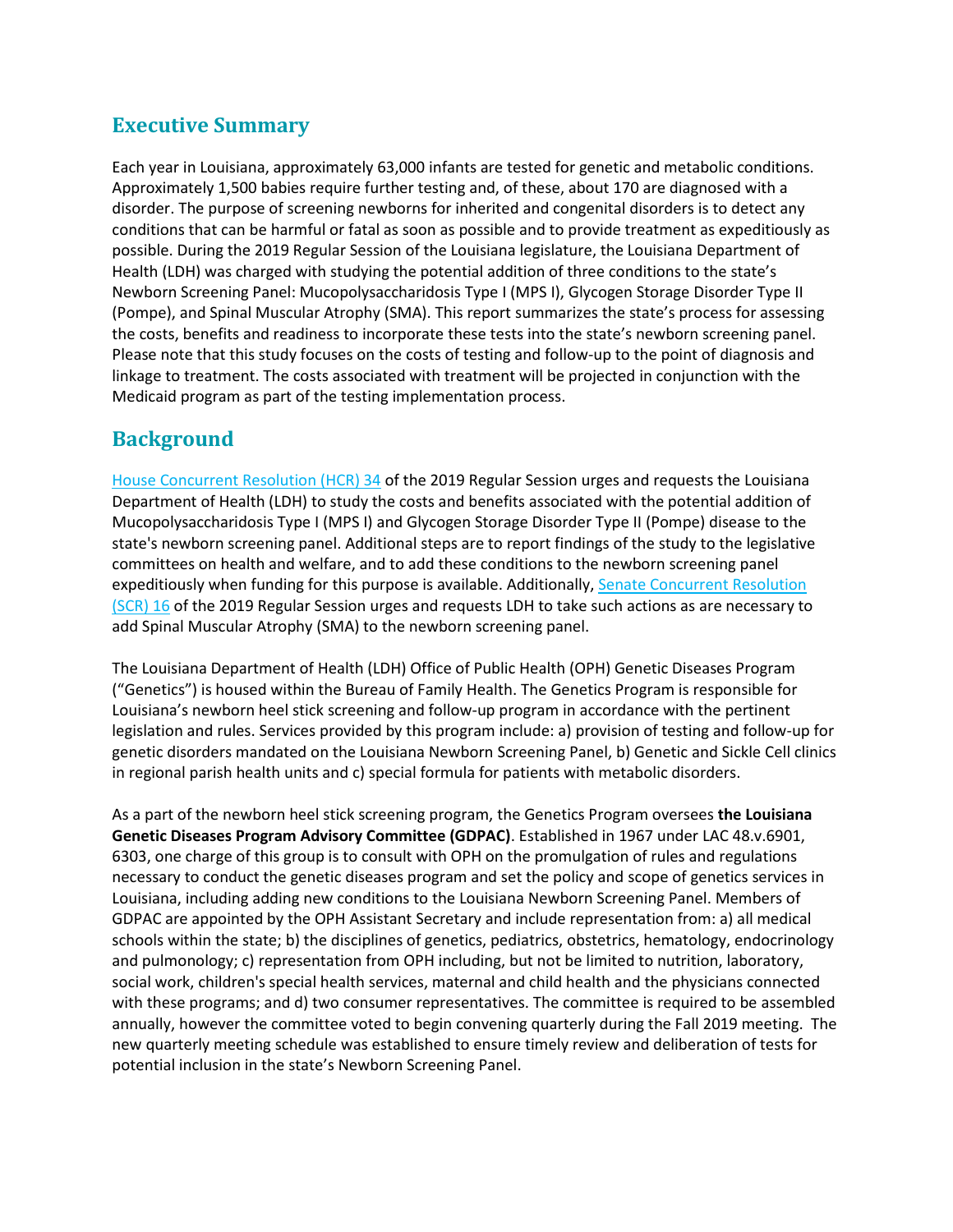The Louisiana Genetic Diseases Program Advisory Committee's deliberations start with a review of national recommendations. The United States Department of Health and Human Services (HHS) Advisory Committee on Heritable Disorders in Newborns and Children (ACHDNC) is the national body charged with making recommendations that guide states in the development of their newborn screening programs. This national committee convenes regularly to discuss conditions recommended by parent advocates, organizations, and experts for inclusion in the Recommended Uniform Screening Panel (RUSP), the list of disorders that HHS endorses for potential inclusion in state newborn screening programs. Once a group nominates a condition, the following steps take place through the ACHDNC:

- *Nomination and Prioritization Workgroup:* The Committee's Nomination and Prioritization (N&P) Workgroup reviews the completed Nomination Package and compiles a summary for Committee consideration. The Committee decides if sufficient evidence is available, and votes to assign, or not assign, the nominated condition to the external Condition Review Workgroup. Nominators whose conditions are not assigned to the Condition Review Workgroup are provided with feedback.
- *Condition Review Workgroup:* The external Condition Review Workgroup completes a systematic evidence-based review, provides updates, and presents a final report to the Committee on assigned conditions.
- *Committee Deliberations and Vote:* The Committee discusses and deliberates on the evidence presented by the Condition Review Workgroup. The Committee uses a decision matrix (to guide their final decisions.) Then the Committee votes to recommend or not recommend adding the nominated condition to the RUSP for consideration by the Secretary of Health and Human Services. Nominators whose conditions are not recommended for addition to the RUSP are provided with feedback.
- *Final Decision:* The Secretary of Health and Human Services makes the final decision on whether to add, or not add, a recommended condition to the RUSP.  $1$

Once recommended by the ACHDNC, it is up to each individual state to determine if they have the capacity and resources to add new conditions. In Louisiana, proposed new conditions are brought before the GDPAC. There are preliminary discussions regarding whether there is a FDA approved testing method and a safe and effective treatment protocol. Additional research is performed to evaluate the costs associated with OPH Laboratory and Genetics Program staffing, required instrumentation, pilot guidelines and other readiness factors. This information is used to work with Louisiana Medicaid to determine a Current Procedural Terminology (CPT) Code for test billing and payment. Once these factors are determined, the advisory committee votes on whether or not to add the condition and forwards the recommendation to the OPH Assistant Secretary. With the Assistant Secretary's approval, the OPH Laboratory conducts a pilot project to evaluate the efficacy of the methodology used for testing. Concurrently, the OPH Genetics Diseases Program works with the OPH Laboratory and agency leadership to initiate rulemaking. After the Notice of Intent is announced in the Louisiana Register, the updated rule is promulgated. Physicians, the public and other stakeholders are notified of this change through website updates and notification through partners such as the Louisiana Chapter of the American Academy of Pediatrics and the March of Dimes.

Historically, LDH has added conditions to the state Newborn Screening Panel as state funds become available to support the cost of testing and treatment. This includes funding for the laboratory testing and required instrumentation, as well as adequate follow-up staffing and resources for proper training and education of public health professionals and medical providers. From the time the Louisiana

 $\overline{a}$ 

<sup>1</sup> <https://www.hrsa.gov/advisory-committees/heritable-disorders/rusp/nominate.html>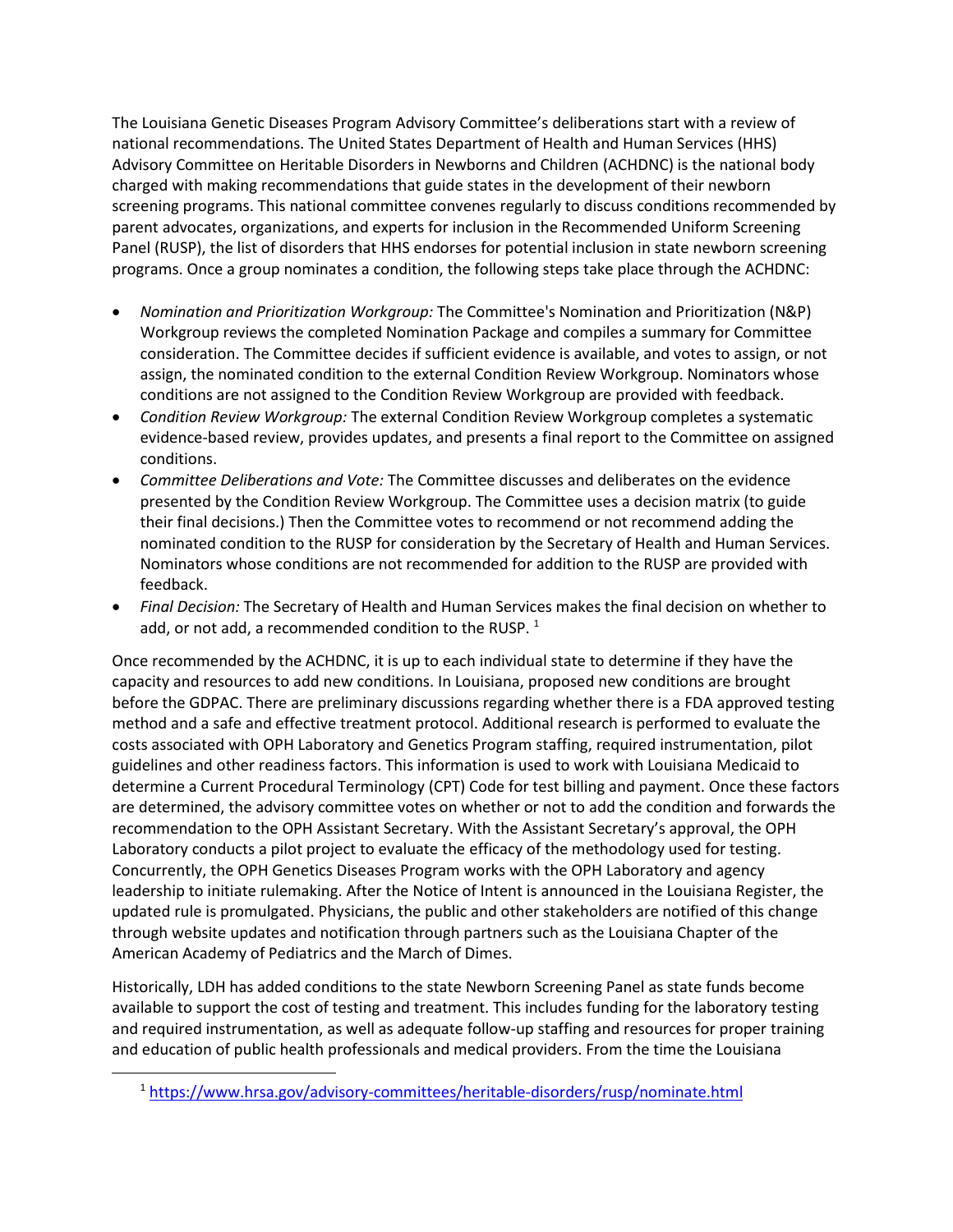Genetics Disease Program Advisory Committee recommends that a new condition be added to the state's panel, it can take up to two years before testing all newborns can begin.

## **Potential Inclusion of MPS I, Pompe, and SMA in Louisiana's Newborn Screening Panel**

In October 2019, the OPH Genetics Diseases Program convened the advisory committee to review the current evidence and feasibility of adopting MPS I, Pompe, and SMA as conditions in the state's Newborn Screening Panel. Below is an overview of each condition, when it was added to the RUSP, incidence, anticipated number of cases in Louisiana each year, cost to test each child, treatment options, and the GDPAC recommendation for each condition. The costs noted in the information below are the costs associated with testing all infants born in Louisiana. Additional information on treatment costs compared to the costs incurred by not treating the conditions will need to be provided by Medicaid.

#### **Mucopolysaccharidosis Type I (MPS I)** – added to RUSP February 2016

MPS I is a rare genetic disorder caused by a change in a single human gene. Studies of patients with symptoms suggest that about 1 out of every 100,000 people has MPS I. People with MPS I do not have enough of the Iduronidase enzyme that helps to break down certain waste products in cells. Babies with MPS I appear normal. There are 2 types of MPS I: the severe type and the attenuated type. Most children with MPS I have the severe type. In this type, MPS I can cause problems with the heart, airways, eyes and ears, muscles, bones, joints, and brain. These problems can worsen quickly and cause early death.<sup>2</sup> Presently, MPS I has been added to the newborn screening panel in 19 states.

Incidence: Based on screening data and the risk of being born with MPS I, contributing experts to the ACHDNC'S External Evidence Review Report on MPS1 expect that screening all newborns in the United States for MPS I would detect approximately 44 babies with the condition each year (about 1.1 out of every 100,000 children born). It would prevent up to two deaths before age 5 years due to the disease each year.<sup>3</sup> The anticipated prevalence in Louisiana is about one case every two years.

Cost of Testing and Follow-Up: Based on a population of about 63,000 infants born in the state each year, the cost of testing would be \$14 per test or \$882,000 per year. This cost includes equipment, administrative costs and additional staffing.

Treatment: There is no cure for MPS I. Early diagnosis allows early monitoring and treatment for babies with MPS I. Treatments that can stop MPS I problems from getting worse include enzyme replacement therapy and human stem cell transplantation, also called a "bone marrow transplant." The treatment a patient receives depends on many factors, including the type of MPS I.

 $\overline{\phantom{a}}$ 

<sup>2</sup> https://www.ninds.nih.gov/disorders/patient-caregiver-education/fact-sheets/mucopolysaccharidoses-fact-sheet <sup>3</sup> U.S. Department of Health and Human Services, Advisory Committee on Heritable Disorders in Newborns and Children (2019). Newborn Screening for Mucopolysacchardosis Typle 1 {MPS1): A systematic review of evidence report of findings: United States, 2015. (Report No. 1.1) Retrieved from:

[https://www.hrsa.gov/sites/default/files/hrsa/advisory-committees/heritable-disorders/rusp/previous](https://www.hrsa.gov/sites/default/files/hrsa/advisory-committees/heritable-disorders/rusp/previous-nominations/mps1-external-evidence-review-report.pdf)[nominations/mps1-external-evidence-review-report.pdf](https://www.hrsa.gov/sites/default/files/hrsa/advisory-committees/heritable-disorders/rusp/previous-nominations/mps1-external-evidence-review-report.pdf)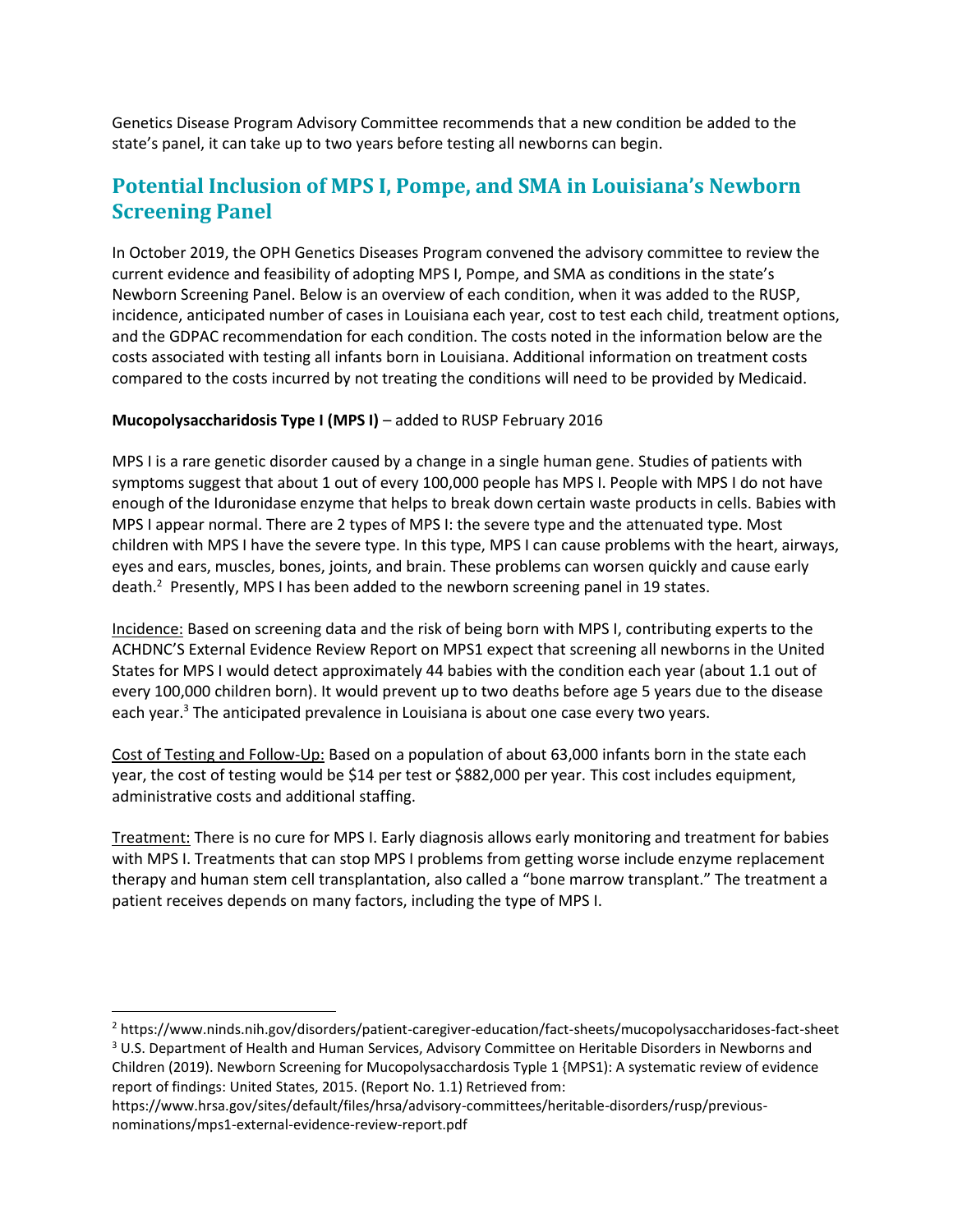Other considerations:

- GDPAC Recommendations: Although the Committee agrees that this condition should be added to Louisiana's newborn screening panel, the consensus is that more information is needed from subject matter experts to determine OPH's readiness to implement testing.
- OPH Laboratory: Two separate lab methods can be used to test for MPS1, Tandem Mass Spectrometry (TMS) and Digital Microfluidics Enzymatic Activity. Both methods would be used to also detect Pompe. However, if the TMS method is used, other conditions that are not on the Recommended Uniform Screening Panel will be detected including Gaucher Disease, Niemann-Pick A/B Disease, Krabbe Disease, and Fabry. There is a medical duty to report the incidental finding of a test. While the testing method would generate these additional results in the course of testing, there are added costs to formally reporting them that are not included in the \$14 calculated. These costs include: added staffing review, proficiency, competency and quality control costs for each added condition tested. Decisions regarding the reporting and follow up on these conditions not on the panel would need to be further evaluated for follow up resources and cost. However, no additional reimbursements would be made by Medicaid since the same testing method is used.

#### **Glycogen Storage Disorders Type II (Pompe)** – added to the RUSP March 2015

Pompe Disease is a rare disease caused by a change in a single gene. Studies of patients with symptoms suggest that between 1 and 2.5 out of every 100,000 people have Pompe Disease. People with Pompe Disease do not have enough of a certain enzyme that helps the body break down stored sugar. Babies with the disease appear normal. There are two types of Pompe Disease: infantile- and late-onset. The first type can cause muscle problems that begin in early infancy. Most children with Pompe Disease have the late-onset type. Problems from the disease can worsen quickly and cause death within the first year. Today, Pompe Disease has been adopted to the newborn screening panel in 21 states.

Incidence: Based on what is known about screening and the risk of being born with Pompe Disease, experts expect that screening all newborns in the United States for Pompe Disease would detect approximately 144 babies with the disease each year (about 3.6 out of every 100,000 children born). It would prevent up to 28 people with the disease from needing a breathing machine and up to 19 deaths due to the disease each year.<sup>4</sup> The anticipated prevalence in Louisiana is about 2-3 cases per year.

Cost of Testing and Follow-Up: This test can be performed using the same methodology as MPSI and would not incur a cost for test the test itself. However, additional costs will be incurred for follow-up and other administrative costs totaling \$182,610 or \$2.90 per infant.

Treatment: There is no cure for Pompe Disease, but Enzyme Replacement Therapy can reduce progression of the disease.

Other considerations:

l

 GDPAC Recommendations: Although the Committee agrees that this condition should be added to Louisiana's newborn screening panel, the consensus is that more information is needed from subject matter experts to determine OPH's readiness to implement testing.

<sup>&</sup>lt;sup>4</sup> U.S. Department of Health and Human Services, Advisory Committee on Heritable Disorders in Newborns and Children (2019). *Evidence Report: Newborn screening for Pompe disease:* United States, 2013. (Retrieved from: https://www.hrsa.gov/sites/default/files/hrsa/advisory-committees/heritable-disorders/rusp/previousnominations/pompe-external-evidence-review-report-2013.pdf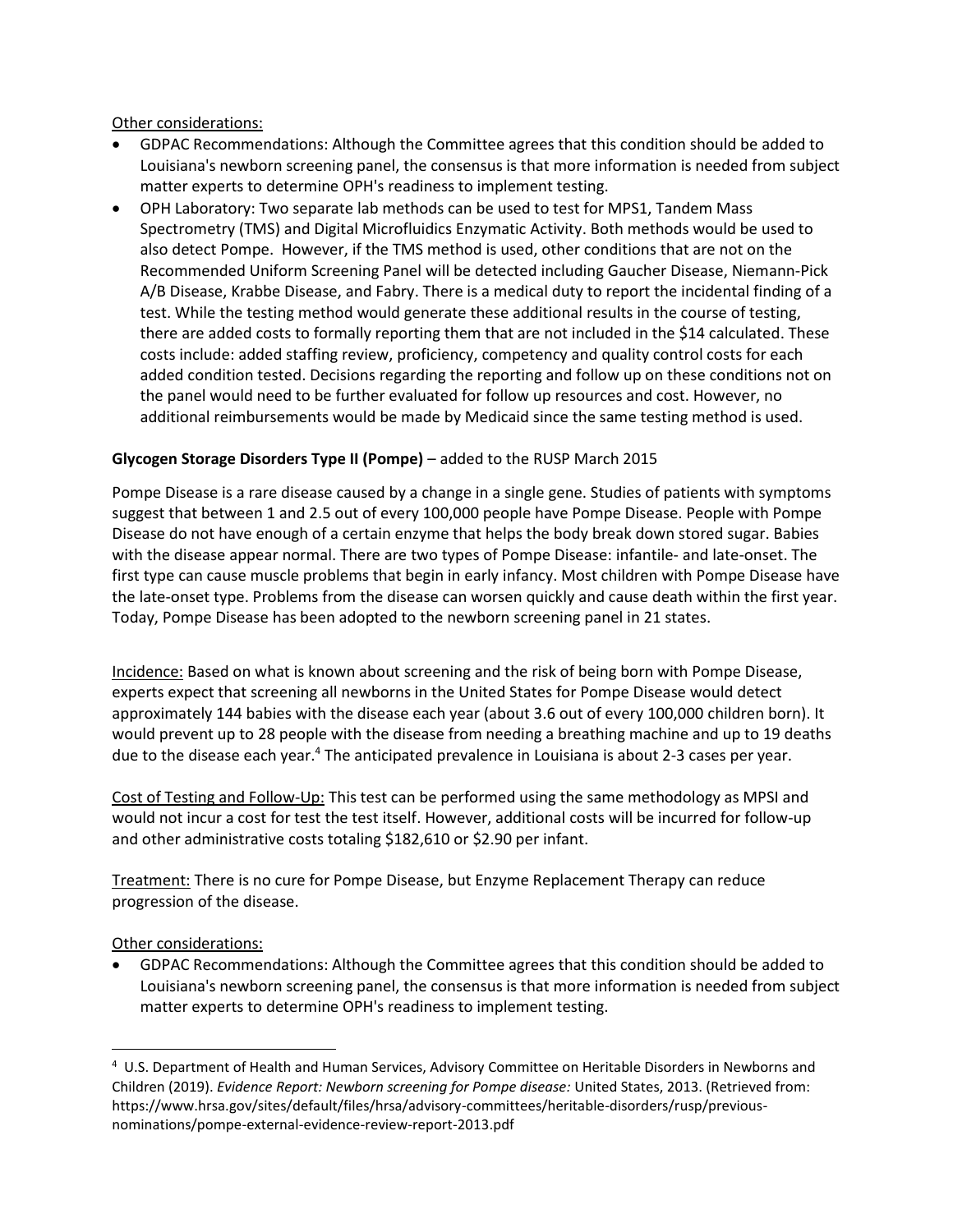OPH Laboratory: As with MPSI, two separate lab methods can be used to test for MPS1, Tandem Mass Spectrometry (TMS) and Digital Microfluidics Enzymatic Activity. See MPSI Other Considerations.

#### **Spinal Muscular Atrophy (SMA)** – added to the RUSP July 2018

SMA is a rare genetic disorder. Studies of patients with symptoms suggest that about 1 out of every 11,000 people has SMA. People with SMA have a change in the SMN1 gene that prevents it from making adequate amounts of the protein that nerve cells need to survive. Some individuals can compensate for this change by making enough of the protein with a related gene called SMN2. There are different types of SMA. Most children have SMA Type 1, which causes weakness and, without treatment, can worsen quickly and lead to death. Currently, 11 states have added SMA to their newborn screening panel.

Incidence: Based on what is known about screening and the risk of being born with SMA, experts expect that screening all newborns in the United States for SMA would detect approximately 364 babies with the disorder each year. Each year, screening could prevent about 50 infants from needing a ventilator (breathing machine) and about 30 deaths due to SMA Type 1.<sup>5</sup> The anticipated prevalence in Louisiana is about 5-6 cases per year.

Cost of Testing and Follow-Up: Based on a population of about 63,000 infants born in the state each year, the cost of testing would be \$5.54 per test or \$349,020 per year. This cost includes equipment, administrative costs, additional staffing and consulting costs.

Treatment: There is no cure for SMA yet, but early diagnosis allows early monitoring and treatment. Nusinersen is a recently approved medicine that reduces the progression of SMA symptoms. When used early in the disease process, it can sometimes prevent damage to nerve cells. Zolgensma is another approved therapy for patients with all forms and types of SMA who are under two years of age at the time of dosing. It is an SMN-enhancing therapy, via intravenous infusion, that replaces the missing or mutated SMN1 gene. Other treatments can also help with certain symptoms, at least for a while. The timing and type of treatment for SMA depends on the disease type.

#### Other considerations:

 $\overline{\phantom{a}}$ 

 GDPAC recommendations: Although the Committee agrees that this condition should be added to Louisiana's newborn screening panel, the consensus is that more information is needed from a neurology subject matter expert to determine OPH's readiness to implement testing. The Genetic Diseases Program will be recruiting neurologists to speak to the committee and will schedule a follow-up meeting.

<sup>5</sup> U.S. Department of Health and Human Services, Advisory Committee on Heritable Disorders in Newborns and Children (2019). *Evidence-based Review of Newborn Screening for*

*Spinal Muscular Atrophy (SMA): Final Report:* United States, 2018. (Version 5.2) (Retrieved from: https://www.hrsa.gov/sites/default/files/hrsa/advisory-committees/heritable-disorders/reportsrecommendations/sma-final-report.pdf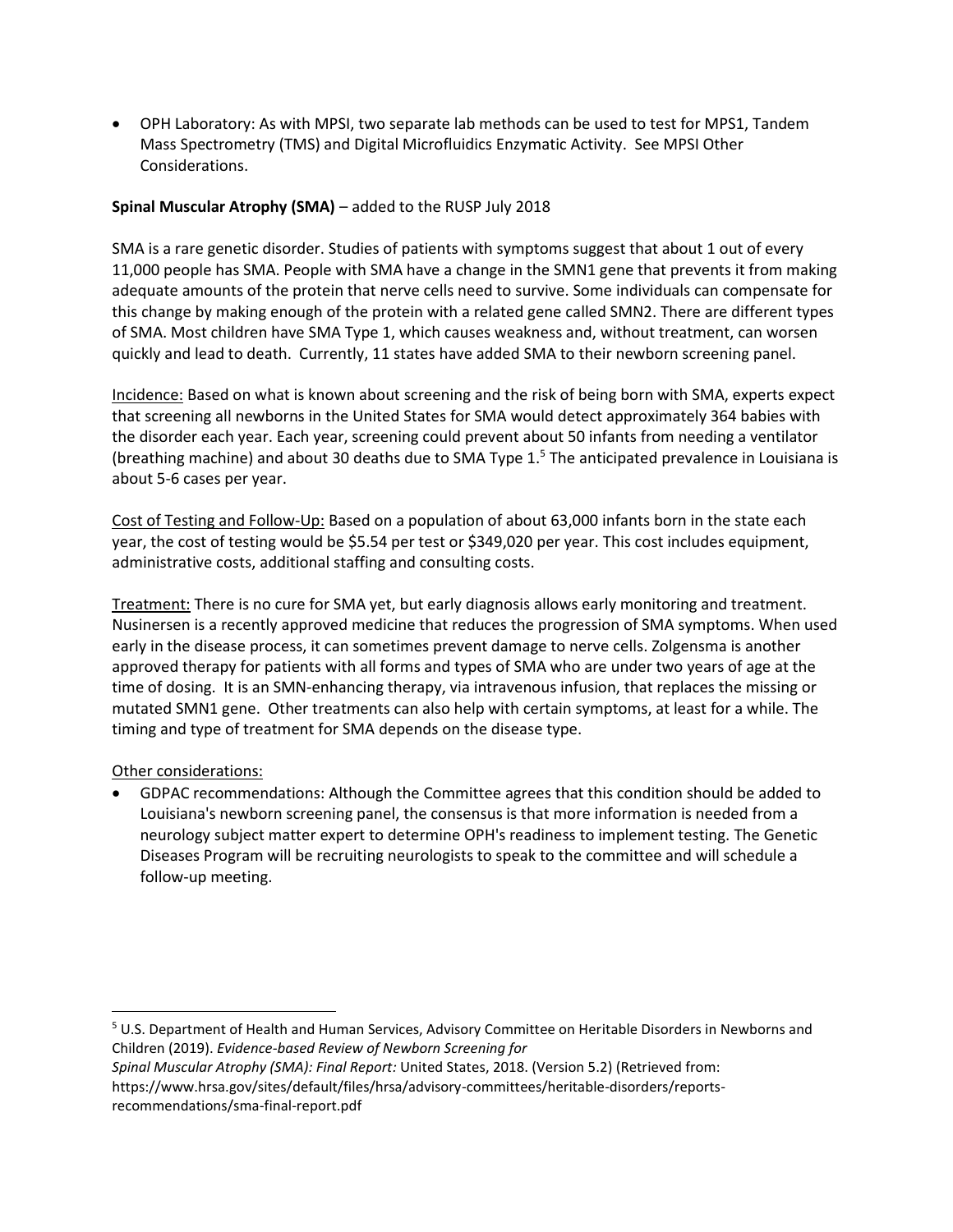# **Proposed Timeline for Adding SMA**

| January-February 2020        | The GDPAC discusses any concerns that potentially need addressing to       |
|------------------------------|----------------------------------------------------------------------------|
|                              | ensure that they are resolved and votes on nominated conditions.           |
|                              |                                                                            |
|                              | Negotiations between Medicaid and OPH being to address the cost of         |
|                              | testing and treatment for new conditions.                                  |
|                              | Medicaid proposes the new cost in the next fiscal year.                    |
|                              |                                                                            |
| March-May 2020               | The OPH Laboratory begins verification and establishment of testing for    |
| (please note this is a best  | SMA. At this time, X-linked adrenoleukodystrophy (X-ALD) will also be      |
| case estimate)               | included as it uses the same laboratory protocol as SMA. This is a method  |
|                              | used to evaluate the accuracy and reliability of the testing and then must |
|                              | establish procedures and protocols.                                        |
|                              | This process can take several months for each unique                       |
|                              | methodology, and it is estimated that the laboratory may require           |
|                              | between six months to one year.                                            |
|                              | The laboratory timeframe will be dependent on which tests are<br>$\bullet$ |
|                              | adopted and the required personnel and equipment.                          |
|                              | The Genetics Program begins the rulemaking process to add the new          |
|                              | conditions to the Newborn Screening administrative code.                   |
|                              |                                                                            |
| June-September 2020          | The rulemaking process continues with the following processes:             |
|                              | Presentation to the weekly LDH Leadership Huddle for approval              |
|                              | <b>Fiscal and Economic Impact Statement</b>                                |
|                              | <b>Family Impact Statement</b><br>$\bullet$                                |
|                              | <b>Poverty Impact Statement</b><br>٠                                       |
|                              | <b>Small Business Impact Statement</b><br>٠                                |
|                              | Provider Impact<br>$\bullet$                                               |
|                              | <b>Public Hearing/Comments</b>                                             |
|                              | Notice of Intent/Promulgation in the Louisiana Register                    |
| <b>October-December 2020</b> | Providers, parents and other stakeholders are notified and testing for     |
|                              | added and validated conditions begins.                                     |

The timeline for adding Pompe and MSP I to the screening panel will be dependent on readiness to implement and the ability for the GDPAC to address any testing-related concerns.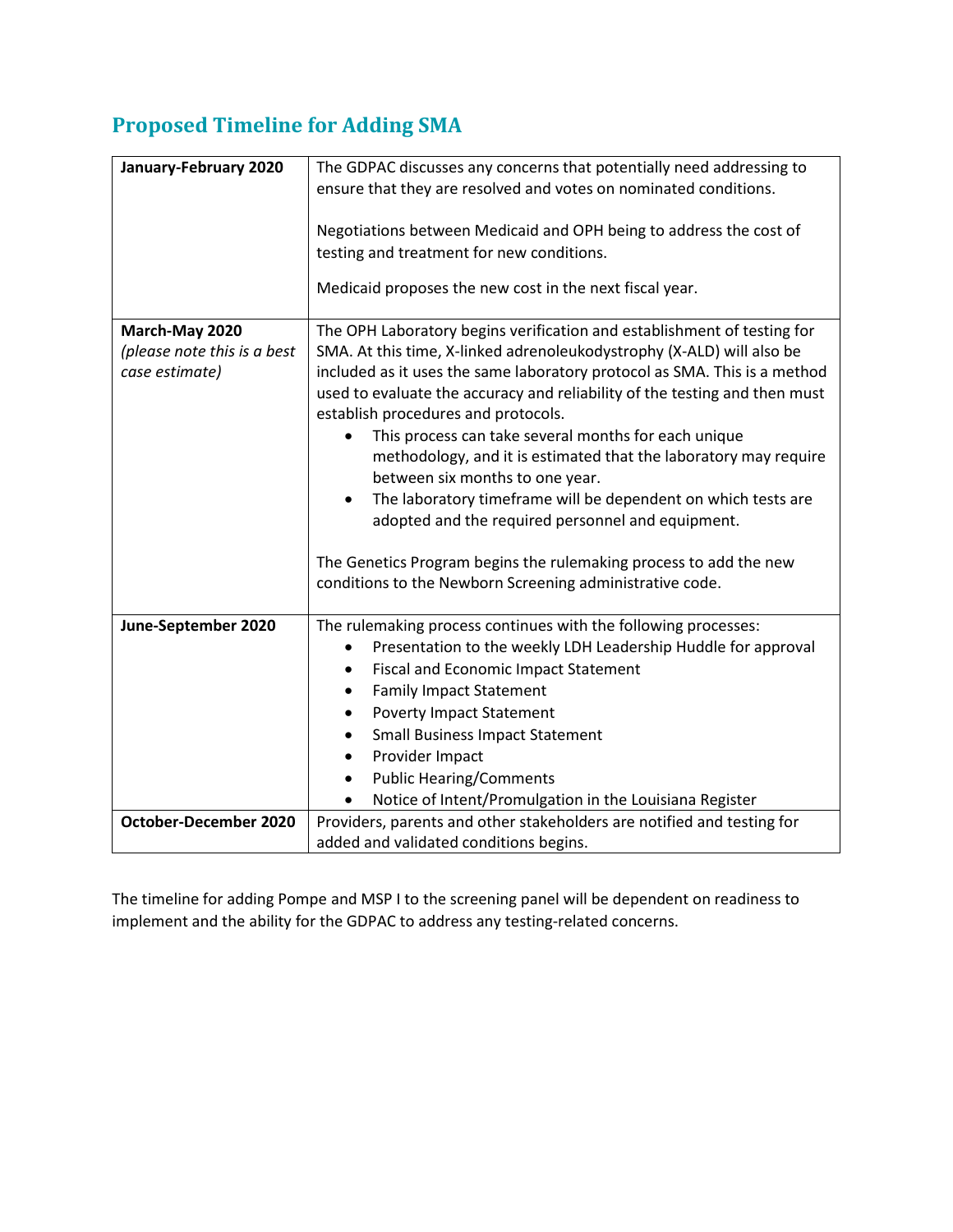# **Conclusion and Next Steps**

The cost of testing and the potential impact of adding the remaining conditions on the RUSP to the Louisiana Newborn Screening Panel have been outlined in the response. The Genetic Diseases Program Advisory Committee will continue to meet quarterly, or as needed, to ensure all resources are in place to begin testing, have a robust follow-up system and a system to refer patients for treatment that will be covered by Medicaid.

A summary of the response to the legislation is included below:

- **HCR 34 of the 2019 Regular Session:** This response has provided the costs of potentially adding MPSI and Pompe disease to the Louisiana newborn screening panel and the number of infants per year that might be affected. Next steps for these conditions include:
	- $\circ$  Further work with the GDPAC is needed to determine LDH's readiness to begin testing and to address concerns related to testing results for other conditions.
	- o A mechanism for funding this activity needs to be determined.
- **SCR 16 of the 2019 Regular Session:** This response has provided the cost to add SMA to the newborn screening panel. Next steps for this condition includes:
	- $\circ$  Additional information on availability of treatment is needed from a neurology subject matter expert before a vote from the GDPAC can take place.
	- $\circ$  In addition, a funding mechanism needs to be provided. OPH is working with Medicaid to ensure reimbursement for testing and coverage for treatment.
- The GDPAC will continue to convene quarterly, or as needed, to make expert recommendations for implementing recommended newborn screenings in Louisiana. In addition, the committee plans to develop an annual report for the legislature on the activities of the Genetics Program, including annual review of the RUSP, implementation plans for remaining conditions, and any progress made on implementation.

### **Contributors**

Cheryl Harris, BFH, Clinical Programs and Services Team, Children & Youth with Special Healthcare Needs Program

Gail Gibson, BFH Clinical Programs and Services Team Program Manager

Joanie Brocato, PhD, Laboratory Assistant Director, OPH Lab

Jantz Malbrue, Genetic Diseases Follow-up Program Manager

Colleen Clarke, Genetic Diseases Follow-up Program Monitor

Melinda Richard, Deputy Assistant Secretary, Center for Community Preparedness and Health Protection Rachelle Boudreaux, BFH Boards and Commissions Coordinator

Trina Davis, OPH Budget Director